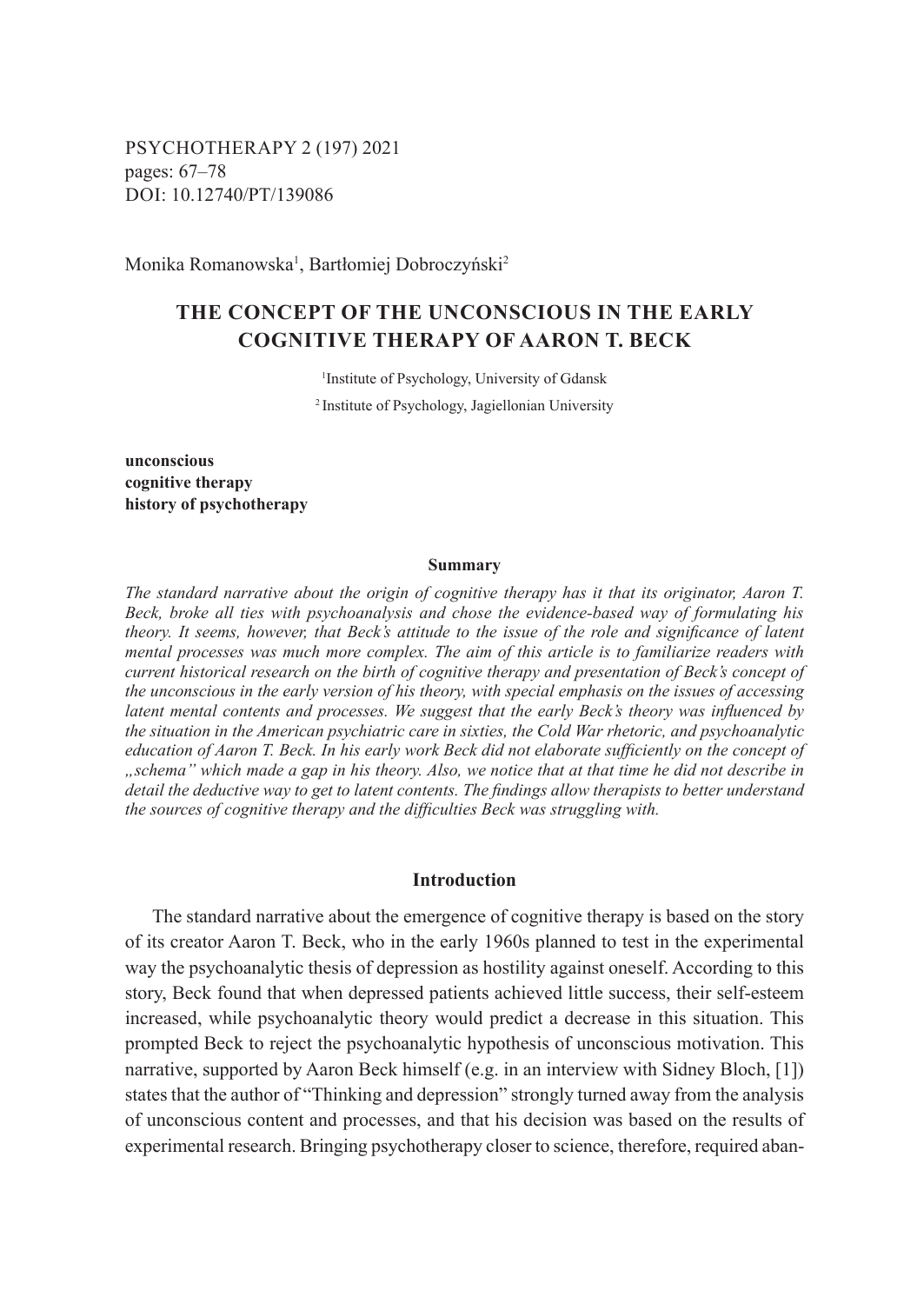doning the idea of the unconscious. In this article, we would like to introduce the reader to the current historical research into the rise of Beck's theories that enrich and nuance this standard narrative. They show that Beck did not radically cut himself off from psychoanalysis, but rather in the following years faced the assumptions of the psychoanalytic concept and the concept of the unconscious.

The foundations of cognitive theory were developed in the 1960s and 1970s of the twentieth century, i.e. about twenty years before the development of experimental research on latent processes in the field of cognitive and social psychology. According to Kihlstrom [2], the rediscovery of the unconscious in psychology was relatively late, but nevertheless research into unconscious mental activity is now a rapidly developing area in this field. Despite some criticism, this research has advanced to the point where it no longer focuses on gathering evidence for the existence of latent processes, but rather on analyzing their scope and limitations. Researchers focus on unconscious perception [3], memory [4], learning [5], emotions and motivation [6, 7]. According to Timothy Wilson [8], a very important function of our mind is the ability to quickly, automatically respond to the world, which serves protecting us from threats. Therefore, according to the findings of cognitive and social psychology, most of our personality system operates outside of consciousness.

The question arises whether the idea of the unconscious, understood as a mental process (cognitive, emotional or motivational) influencing the current experience and behavior of an individual beyond his/her consciousness and volitional control, is present in the early writings of Aaron Beck, and if so, in what form? How did he define unconscious processes and contents, and the way of reaching them at an early stage in developing his theory? Has the psychodynamic way of thinking, characterized by the topographic approach to the psyche (unconscious and conscious areas, primary and secondary processes) and the embedding of the theory on motivational processes [9-11], influenced the definition of unconscious processes in Beck's theory? We use the general term "psychodynamic" here, and not the narrower "Freudian", as Beck has been influenced by various psychoanalysts such as Karen Horney [12], Alfred Adler [13], Franz Alexander [14], Harry Stuck Sullivan [15], David Rapaport [16] or Leon Saul [17].

A thorough analysis of the classic, early texts of Aaron T. Beck [18–21] shows that the idea of the unconscious was present in his works, but did not duplicate the psychodynamic model [22]. Already in the texts from the 1960s, there are hypotheses about automatic thoughts that are pre-conscious and cognitive schemas that are not experienced by the patient but are reached by inference [18, 19]. The partial influence of psychoanalytic thinking on Beck's theory, such as the division into primary and secondary processes, was analyzed in detail by Rachael Rosner [23, 24], who developed Beck's unpublished notes and drawings.

It is important to delineate the position of the idea of the unconscious in Aaron Beck's early writings because the standard narrative does not take into account the theoretical difficulties he grappled with. According to the hypothesis of Rachael Rosner [23, 24]. Beck operated from the very beginning on the interface between psychoanalysis and experimental psychology. This second path of his experimental and scientific research is,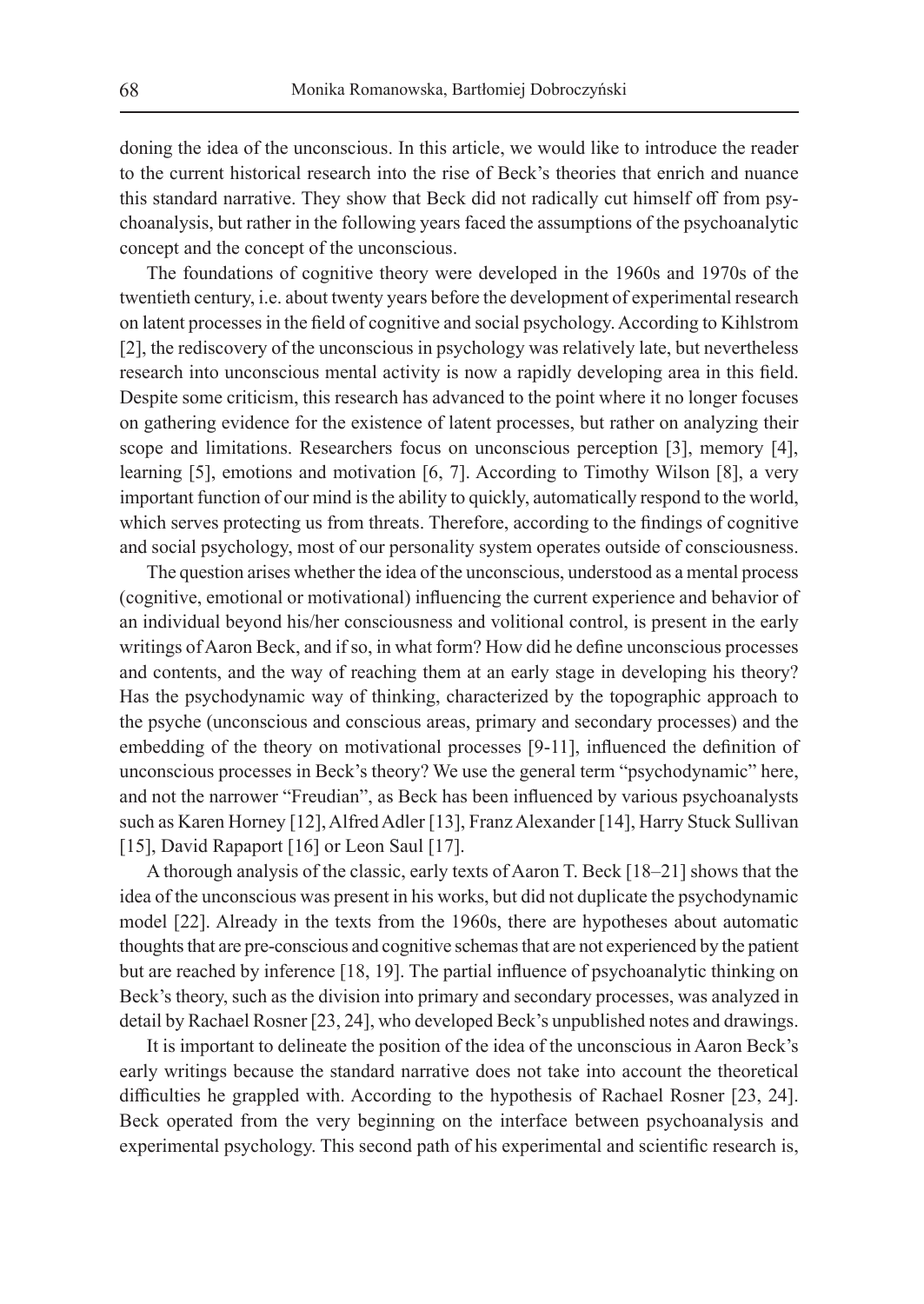however, much more strongly emphasized by the creator of cognitive therapy – it is a kind of a public narrative. The history of struggles with the idea of unconscious content is, on the other hand, a private narrative, appearing rather in personal correspondence, interviews, and less frequently in published works.

Our article consists of several parts. Firstly, the context in which the early version of Beck's theory was developed will be presented – institutional and socio-cultural factors which in various ways brought Beck closer to or distanced himself from psychoanalysis and influenced the conceptualization of unconscious processes. Second, we will describe in detail the characteristics of latent processes in Beck's early theory and the routes taken by him to reach the unconscious. Next, we provide some critical arguments about the early theory that inspired Beck to develop an elaborate a later version of it.

#### **Institutional and socio-cultural background of Beck's early theory**

According to Rachael Rosner [24], Aaron Beck's scientific career from the very beginning ran at the interface between psychoanalysis and experimental science. In 1954, he received a post in the Department of Psychiatry at the University of Pennsylvania. His immediate supervisor was Kenneth E. Appel, a supporter of mental hygiene and psychodynamic psychiatry. Since the department was at the time a marginal institution – no research, no outpatient clinic, no full-time psychiatrist – Appel's goal was to raise his profile through research. He encouraged employees to master statistics and undertake psychoanalytical training. Beck's early research fell within this paradigm – experimental or questionnaire attempts to confirm psychoanalytical theses. The Pennsylvania Department of Psychiatry operated on the basis of "theory trumps data points" – which means that the obtained data was not supposed to go beyond the psychoanalytical base [24].

The situation changed when Appel announced his retirement in 1960. Due to the crisis in the scientific status of psychiatry at the time, the University authorities favored their candidate for the position of Appel. It was Eli Robins, a staunch opponent of psychoanalysis, who, according to rumor, kept Freud's image above his urinal [24]. This caused outrage among the faculty staff. Young workers were forced to take a stand against the new candidate. The resulting animosities meant that, in the end, Beck did not take any position, and Albert J. Stunkard became the head of the Department, also a harbinger of the revolution, because he was a behaviorist (and at the same time a Buddhist and had no wife, which was unusual at that time). It was he who persuaded Beck to go on a few years' vacation.

At that time, Beck faced the unsolvable, as it may be assumed, task of reconciling the psychoanalytical theses promoted by his mentors and friends with the requirements of modern science. From the 1960s, there was a pressure on psychiatry to make the research more reliable, its results published in peer-reviewed journals, and the treatment targeted at specific disease entities, and at the same time effective and as cheap as possible [25]. It has been argued that dynamic psychiatry has nothing to offer more than what psychologists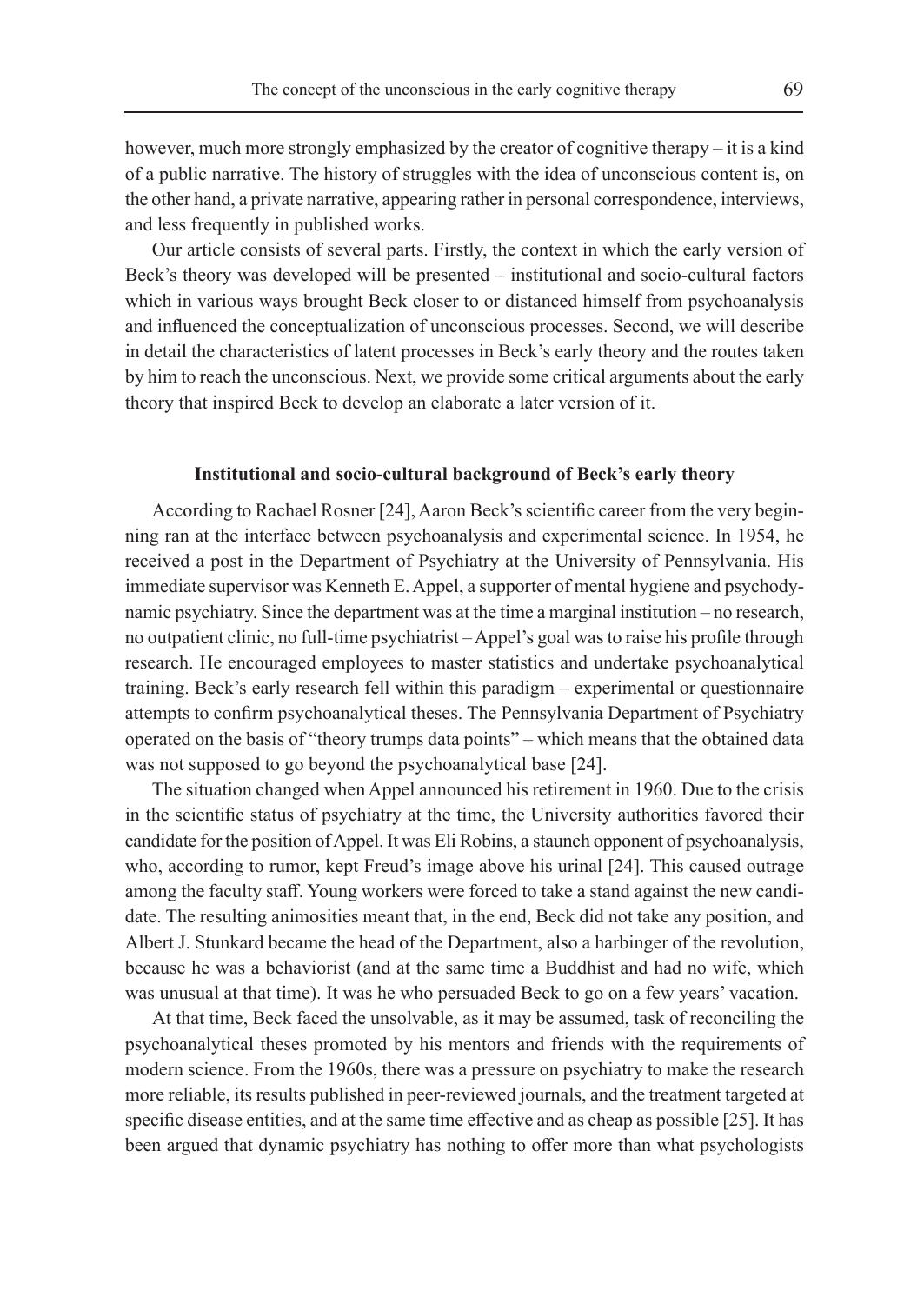can do cheaper. Insurance companies have been increasingly reluctant to finance unproven long-term psychoanalytic therapy. The FDA demanded that mental disorders be treated as physical diseases and psychotherapy as a drug that removes them.

The socio-cultural context in which his theory was created was also important for it. The Cold War rhetoric widespread in the media at that time also penetrated the language of philosophy of science and psychology. According to the prevailing ideology, the minds of people in totalitarian states were thus defined as dogmatic, passive, closed, rigid, conformist, irrational, not accepting new empirical facts [26]. They were contrasted with the active, creative, flexible, autonomous and rational mind of a citizen of a democratic country. As a result, creative and autonomous thinking was initially considered better, then correct, and then the only way of functioning of the mind. According to Cohen-Cole, this became one of the causes of the cognitive revolution. Aaron Beck reading Jerome Bruner's works has undoubtedly been infected with this mindset. In this way, the mind constructing its own vision of the world and capable of flexible, rational change of this vision became a model for Beck.

## **Cognitive revolution and psychoanalysis**

The works related to cognitive revolution in psychology had a significant impact on the early form of Beck's model of psychopathology. As he himself states in his groundbreaking article "Thinking and depression" [18, 19], he was inspired by the idea of "coding" by Jerome Bruner and the notion of "category" by Leo Postman – the creators of the New Look I trend. Researchers from this circle were moving towards constructivism and mentalism. Their contribution consisted in drawing attention to the fact that perception is not a strictly objective and passive process, but rather an active and subjective one. It is subordinated to the goals of the individual, the most important of which is to be prepared for threats. Beck was also familiar with Festinger's theory of cognitive dissonance, George Kelly's theory of personal constructs, and Jean Piaget's theory of intellectual development stages. All these researchers shared the idea of a scientist's mind as a model of correct thinking and even a model of human nature [26]. Its characteristic feature was an attitude towards empiricism, independent thinking, aversion to dogmatism and rationality: "In contrast to psychoanalysis, cognitive therapy deals with what is immediately derivable from conscious experience. The cognitive therapist does not look for hidden meanings in the patient's thoughts, whereas the psychoanalyst deals with them as symbolic transformations of unconscious fantasies […]. Discussions center around concepts that are essentially within the patient's awareness, the therapist's inferences, connections and generalizations are readily comprehensible to the patient [...] may be continually tested, rejected or refined by the patient" [21, p. 317].

The psychoanalytic underpinnings of Beck's theory are rarely emphasized. Beck himself wrote in a letter to John Bowlby in 1981: "I would consider my theoretical work as deriva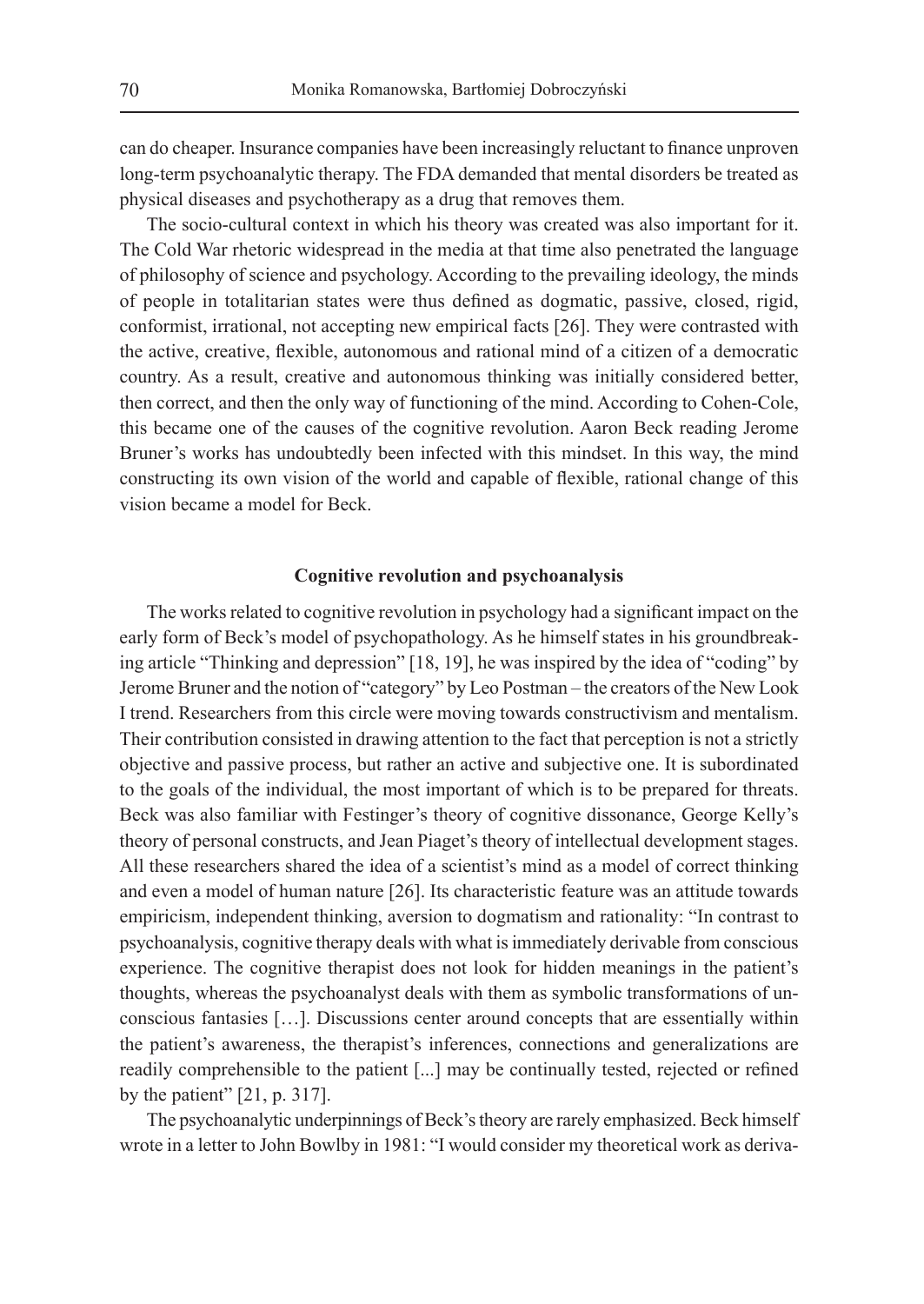tive from ego psychology rather than from cognitive psychology or learning theory. At the present time in fact I am trying to reformulate many of the basic psychoanalytic concepts into cognitive terms**"** [23, p. 2] and in a 1994 letter to Seymour Epstein: "I will draw on psychodynamics whenever it suits my purpose! I do feel that many of Freud's observations were right on target**"** [23, p. 15]. The basic element common to psychoanalysis and cognitive therapy is the understanding of "I" – it is "I", the aim of which is to dominate the primary, irrational processes in the psyche, the "I" rational, seeking conscious control, effective. Psychodynamic theories [11, 12, 16, 17] assume the possibility of self-control through rational processes, and not a mechanism of suppression or repression, and this direction was continued by Aaron Beck. Safran [27] calls it self-domination ideology. In the drawings created by Beck in the years 1964–1965 [23], a "topographic" division into what is higher (rational) and lower (primitive, primal), and what is extreme (extremely optimistic and extremely negative, manic and depressive, "total success" and "total failure"), and balanced, set in the middle. All these parts of the psyche do not work together harmoniously. Primitive elements are tested and possibly rejected by mature processes. The cognitive organization as a whole seems to be composed of primitive systems, i.e. relatively primitive cognitive structures (similar to Freud's primary process [9]) and more mature systems consisting of more complex and flexible structures (the equivalent of a secondary process): "Many of the primitive concepts are idiosyncratic and unrealistic [...] Peculiar or irrational cognitions emanating from the primitive system are generally tested, authenticated, and rejected by the higher centers. However, when the cognitive organization is dislocated, as in depression, anxiety, or paranoid states, this idiosyncratic concepts are hyperactive" [20, p. 352].

It is thus evident that cognitive theory, at least in the bug, had some dynamics (schema dynamics, vertical or horizontal topography). However, the ideas related to this dynamic were abandoned by Beck and not developed. Although there is a clear division into the primary process (primary schemas) and the secondary process (rational thoughts), Beck did not pursue the idea of the "mechanics" of schemas and did not emphasize the fact that they are unconscious. He also treated them in a unipolar manner, as in the description of the depressive triad, despite the fact that they were originally bipolar, dynamic constructs.

Why were certain elements of the theory so excluded? It can be assumed that it was related to the reception of Beck's works. They were received positively, even enthusiastically, by behaviorists, and coldly by psychoanalytical circles. Further developing of the more abstract parts of the theory could be risky and difficult to reconcile with the demands of science.

## **Unconscious processes in Beck's early theory**

In works such as "Thinking and depression" [18, 19] or later "Cognitive therapy and the emotional disorders" [21] Beck distinguishes two main levels of personality organization: automatic thoughts and schemas. The former may (or may not) be unconscious, while the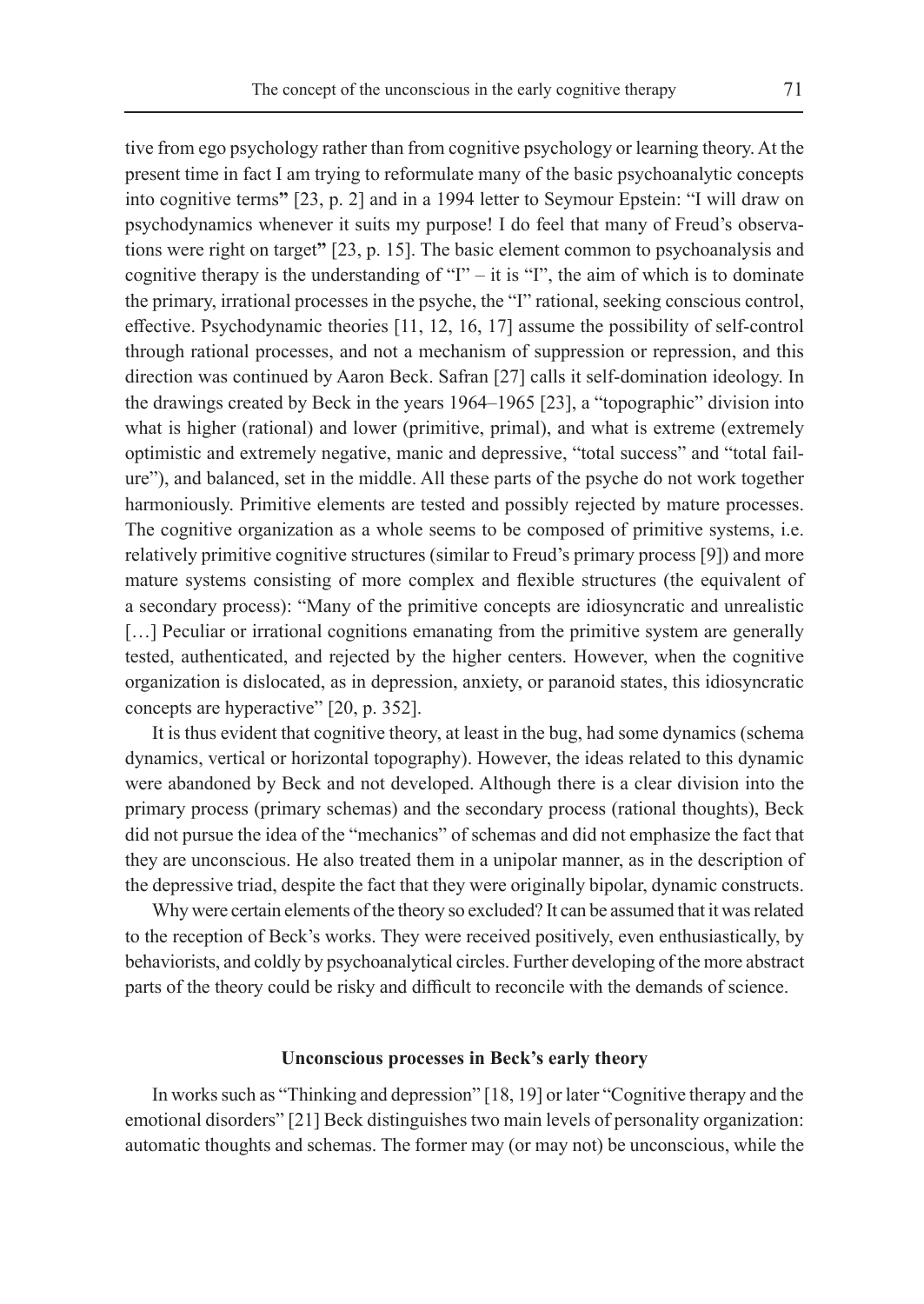latter is almost always latent. Note that both automatic thoughts and schemas are cognitive components. In his early theory, Beck therefore considers only cognitive elements to be pre-conscious and unconscious, excluding, for example, unconscious motivation or unconscious emotions.

Automatic thoughts are defined by Beck as spontaneously appearing short sentences and pictures with a specific and distinct subject [21]. They are not the result of reasoning or reflection, but appear suddenly, without effort on the part of the patient: "The idiosyncratic cognitions (whether pictorial or verbal) are very rapid and often may contain an elaborate idea compressed into a very short period of time, even into a split second" [20, p. 348]. They are idiosyncratic, i.e. specific to a given person. While they may be clearly conscious, they are extremely often on the verge of consciousness. However, with a little effort and introspection, they can be activated. It seems reasonable to classify them as preconscious or halfconscious cognitive events.

The very name suggests that automatic thoughts are involuntary. Patients often confess that these thoughts arise even if they decide to "not have them" or actively try to avoid them [18, p. 329]. Besides, without some purposeful focus, automatic thoughts often pass unnoticed, we are not aware of them – Beck uses the category of "not fully aware" [21, p. 31] or "not fully conscious" [21, p. 34] to describe this state.

Schemas are even more latent and automatic. Beck defines them as persistent cognitive structures used to select information, encode it and evaluate it [19]. They are responsible for the repetitive, stereotypical patterns of interpreting events by the patient. An important feature of schemas is that they are hypothetical constructs – the main way to get to their content is inference. Beck's understanding of schemas resemble Freud's "primary process" [9] – they are primitive, immature, inflexible, unrealistic, specific to a given person, and often irrational. Therefore, Beck also adopts an appropriate topography – in his visualizations, schemas are located lower than the centers of rational thinking. The continuation of Freudian thought is clearly visible here.

On the basis of unpublished drawings of Beck, it is possible to follow the evolution of the idea of the unconscious schema [24]. In 1964, he distinguished two extreme poles: the manic, characterized by the desire for omnipotence, and the depressive, characterized by the desire for passivity. However, Beck considers these wishful characteristics to be problematic, so in the next drawing he describes two poles as "omnipotent – good" and "impotent – bad", without volitional features. Two weeks later, Beck defines the "impotent" pole by assigning it the following automatic thoughts: "I want desperately to die, I hate myself, I am helpless, and life is empty" [23, p. 6-7]. In another note from 1964, Beck clearly separates the lower area, where are located the previously mentioned extremes, and the upper area, the rational sphere. In the figure from 1965, he describes the higher area called "intermediate points" as characterized by a distance and balance in assessing, as opposed to the original extremes "bad-good". Despite the fact that the schemas in Beck's cognitive theory are unconscious constructs, they are cognitive-affective in nature, and are deprived of motivational and volitional elements.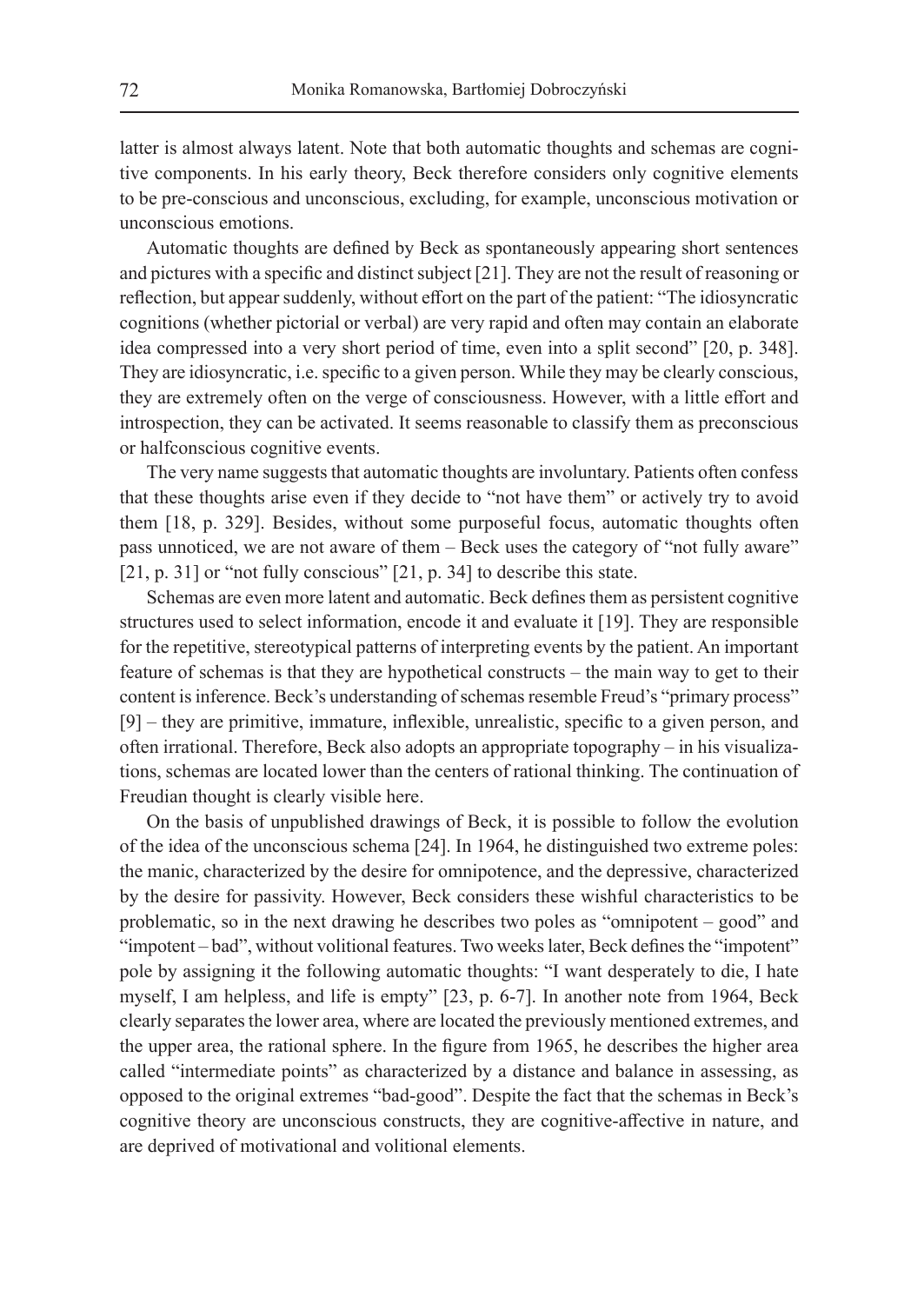This issue has been a difficult problem for Beck from the very beginning. The concept of unconscious motivation seems unacceptable due to the fact that it deprives the patient of autonomy – only an outsider (therapist) can determine its character. Such interpretations may have seemed risky and too abstract, but on the other hand, the question arose, what does energize negative, primitive patterns? Beck finds the answer in the notion of cathexia, which is rarely associated with him: "I have struggled with the concept of energetics, cathexis, charge, and so forth for a long time [...] I have found that there is no way I can satisfy myself with an adequate explanatory model unless I do bring in these concepts." [from a letter to S. Epstein, 1994, after: 23, p. 15]. Unconscious schemas can activate, gain a certain potential, intensity. The more the psyche is dominated by these schemas, the more its content resembles a dream: "In the more severe states of depression, the patient appear to have lost voluntary control over his thinking processes [...] In such severe cases, the cognitive processes may be analogous to the processes during dreaming" [19, p. 566]. The concept of cathexia seems sketchy, however, only outlined and is not developed or refined by Beck.

Summarizing the first period of Beck's work, it should be noted that unconscious processes and contents were included in his theory in two ways. First, as preconscious automatic thoughts, and second, as unconscious schemas. Although the schemas were defined as hypothetical constructs that we reach by inference, the mechanism of their activation, the concept of cathexia and the role of the therapist's hypotheses about the content not consciously experienced by the patient were not particularly emphasized by Beck at that time. It seems, therefore, that the existence of the unconscious was merely signaled in Beck's early theory, outlined in a sketchy way, although in fact schemas constituted its foundation. Latent processes consisted mainly of unconscious meaning attributing, while the aspect of unconscious motivation was eliminated from them, presumably due to the unverifiability of such a construct. As in psychodynamic theories, the understanding of the concept of the unconscious was based on the opposition of irrational primary processes to conscious, rational and balanced ones. The goal of psychotherapy was to activate conscious processes and to gain self-control by the individual.

The sacrifice, or rather insufficient development of certain aspects of the theory for the sake of scientificity and objectivity, made Beck avoid metaphysics – which the psychiatrist and philosopher Andrzej Leder called "a priori of drives" and "archaic source of meanings" [28, pp. 166-167]. At this stage, the Enlightenment features of Beck's thinking came to the fore. They were defined by Arthur Lovejoy [29] as the assumption that simple and concise solutions to problems can be found, as the striving for intellectual modesty and for the reduction of general concepts to concrete ones, and the belief that human nature is easily penetrated. The unconscious in the Freudian or Romantic sense did not fit in any way to this picture.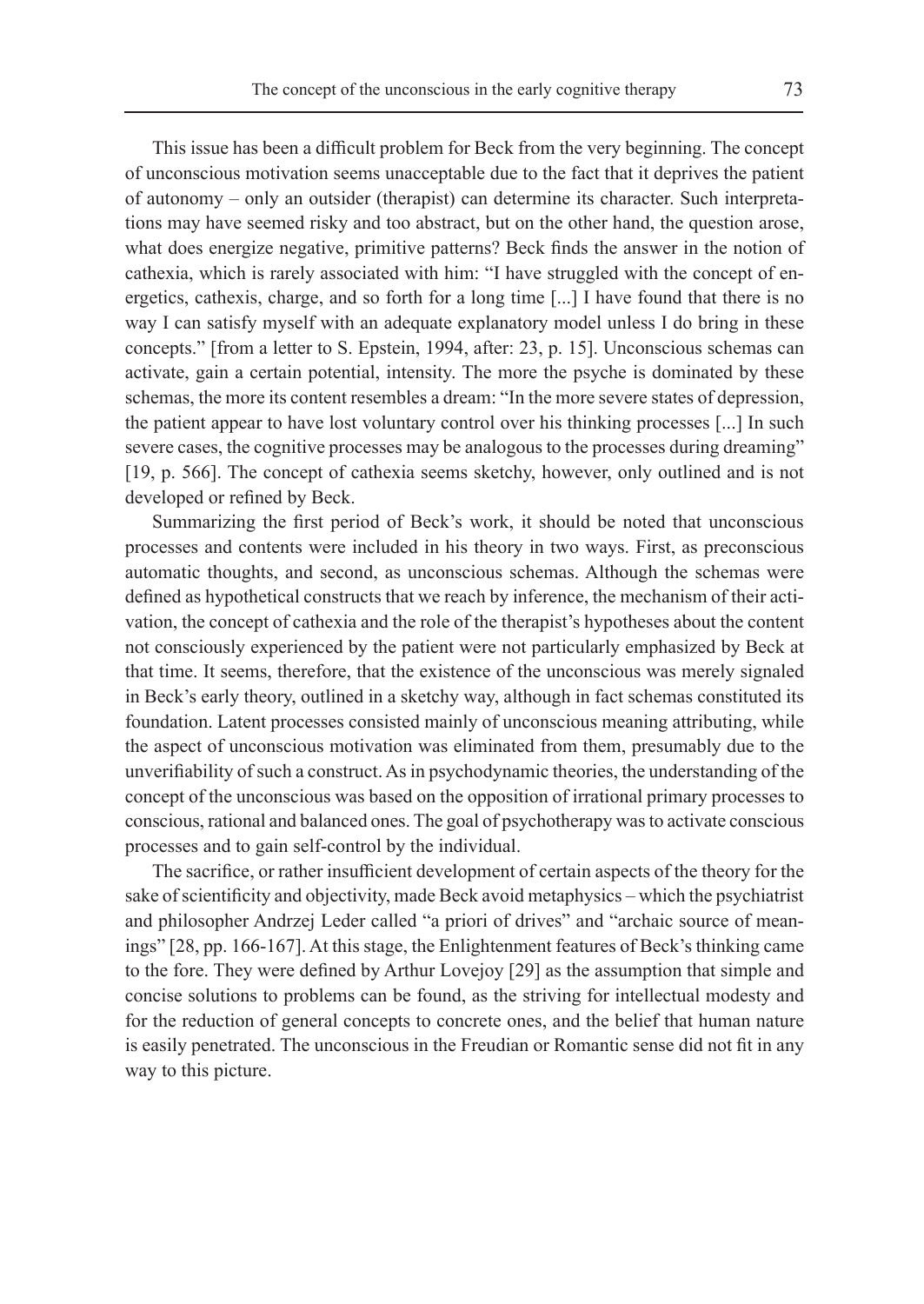#### **The way of reaching the unconscious**

It is now worth looking at how Beck justifies the possibility of reaching the unconscious. It is generally believed that there are two basic ways to reach the psychologically understood unconscious or two ways of reasoning to justify the existence of unconscious mental processes. These methods appeared in the eighteenth and nineteenth centuries and are still more or less officially used by researchers dealing with the problem of latent psychological processes.

The first one, related to the older philosophical tradition, uses the perspective of an internal observer and is based primarily on an introspective analysis of the stream of consciousness. The psyche is, therefore, in this view of the continuum, extending from those mental processes that are directly available, that is are seen clearly and plainly, through data processes that are less clear and distinct (semi-conscious, subconscious), to completely hypothetical inaccessible to the observer, yet still retaining the mental character, processes and contents.

The second way to reach the unconscious is based on reasoning that compares data obtained from the perspective of an internal and external observer, and then draws a conclusion from this comparison. The point is that the observed person is characterized by a decrease or a lack of self-knowledge in relation to the genesis, course, and even the occurrence of behaviors that, from the perspective of an external observer, show similarity to conscious and therefore purposeful and meaningful behavior. Erdelyi [30] calls this route the "dissociation paradigm" because there is a specific split, a discrepancy between the lack of a conscious goal of the patient or the examined person and the deliberate nature of their behavior. It is a paradigm also used in experimental research on the unconscious.

In his early conception of therapy, Beck [18, 19] provides several ways to reach preconscious automatic thoughts and unconscious patterns. In the article "Thinking and depression" [19, p. 564] he lists: (a) an analysis of the ways in which the patient interprets (structures) his experiences, (b) recurring themes of free associations and ruminations, (c) repeating threads in the patient's dreams, (d) directly asking the patient about his views, beliefs, assumptions, expectations, (e) answers in psychological tests examining concepts about himself and the world.

It seems that among these methods there are both, those based on introspection and the idea of the continuum of consciousness and unconsciousness, as well as those based on deduction, inference. There are many statements in the early writings that suggest that Beck tends to be more introspective, e.g., "Although the patient may not be immediately aware of the content of his maladaptive attitudes and patterns, this concept is not >>unconscious<< in the psychoanalytic sense and is accessible to the patient's introspection" [20, p. 346]. However, there is also the statement that the patient cannot experience schemas: "The theory I will present in this section deals with entities (hypothetical constructs) not experienced by the patient as such, but whose existence is postulated to account for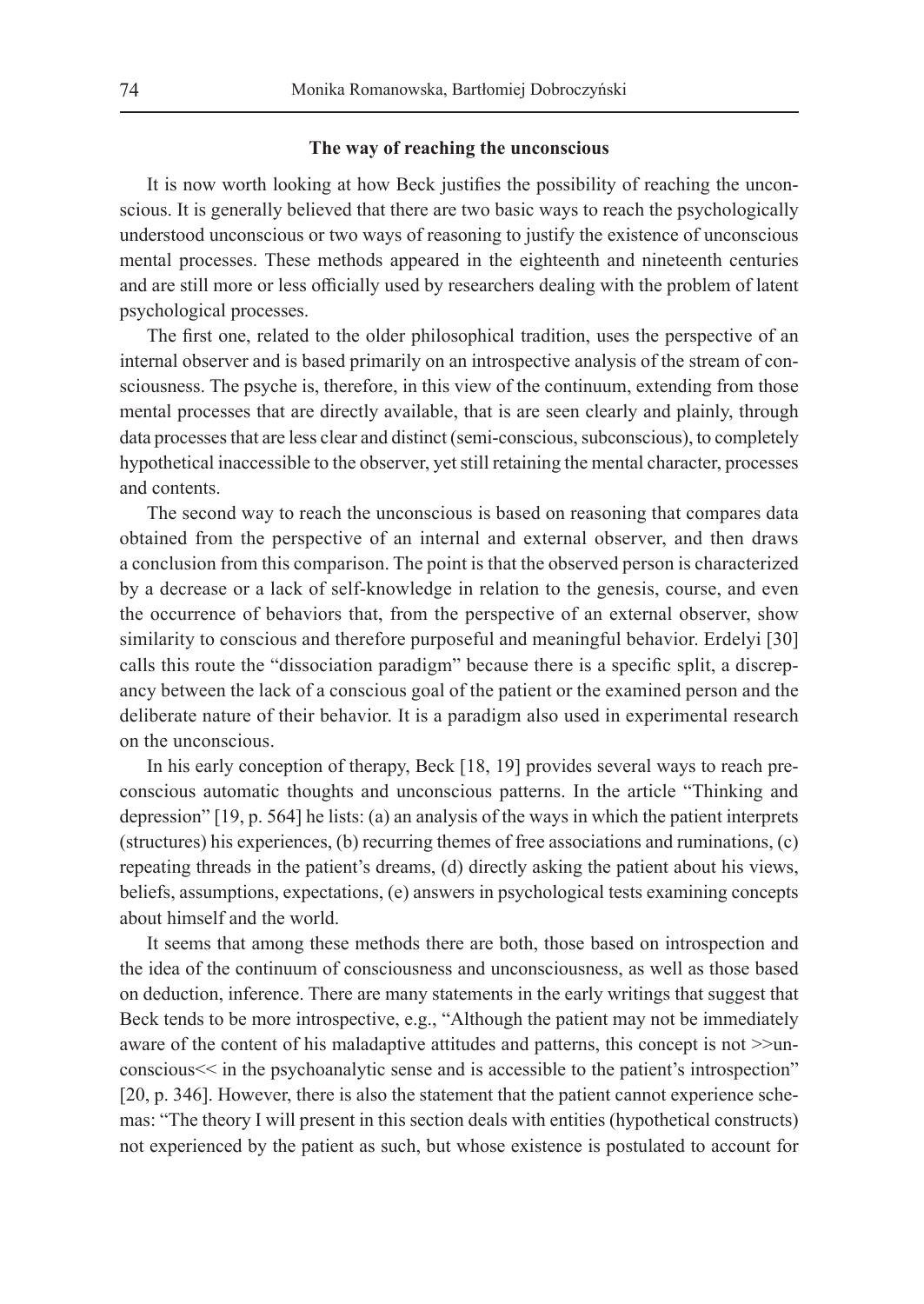the regularities and predictabilities in his behavior. These hypothetical constructs include cognitive structures and energy" [31, p. 281].

The hypothesis of Rachael Rosner [23] seems to be correct here, saying that in the writings of Aaron Beck we can see two coexisting threads: experimental and psychoanalytical. According to this author, Beck emphasizes the experimental thread much more strongly, while the psychoanalytical thread remains in the background. Also in this case, the introspective (for Beck, a more credible) way of reaching the unconscious is in the foreground, while the deductive way (also used by psychoanalysts) is less emphasized. This may suggest his need to emphasize his distinctiveness from psychoanalysis.

#### **Criticism of Aaron Beck's early theory**

The model of psychopathology created by Aaron Beck in 1963–1976 is much simpler and less subtle than the model he presented in later years [32, 33]. His theory was developed and changed in the nineties on the basis of some critical arguments. Until then, as Beck himself wrote in a letter to Jeremy Safran in 1985 [34], unconscious processing was one of the underdeveloped areas in his theory ("the many silent areas such as unconscious processing"). Teasdale [35] points out that this model was expressed in everyday language, which limits his ability to explaining phenomena and developing. The early form of Beck's theory, according to Teasdale, did not fit the language of cognitive psychology and cognitive science of the late twentieth century. Beck's early model also did not take into account the later increase in research into unconscious processing and the simultaneous nature of many mental operations [2, 36]. According to Teasdale, models of psychopathology or personality organization should be a platform for communication between clinicians and academic psychologists. Meanwhile, the working hypotheses created by therapists during their work could not be expressed in terms of Beck's original model, because, according to Teasdale, it was not subtle and complex enough, and lacking precision.

### **Summary**

According to the narrative promoted by Aaron Beck himself [e.g. 1]), he, guided by the results of experimental research, rejected the idea of the unconscious and this concept has become unnecessary in the new, evidence-based therapeutic trend. However, according to the unofficial narrative, appearing, for example, in private correspondence or interviews [23, 34], Beck tried to reconcile his familiar psychodynamic thinking with the requirements of science, and struggled to reformulate Freud's theories and ideas. Both traditional psychoanalysis and Beck's cognitive theory are embedded in a mentalist paradigm, both of them try to explore the structure and operation of hypothetical structures within the human mind. In both cases, the therapeutic work aims to gain insight into internal mechanisms and to develop a rational dominance of the conscious "me" over the more primal elements.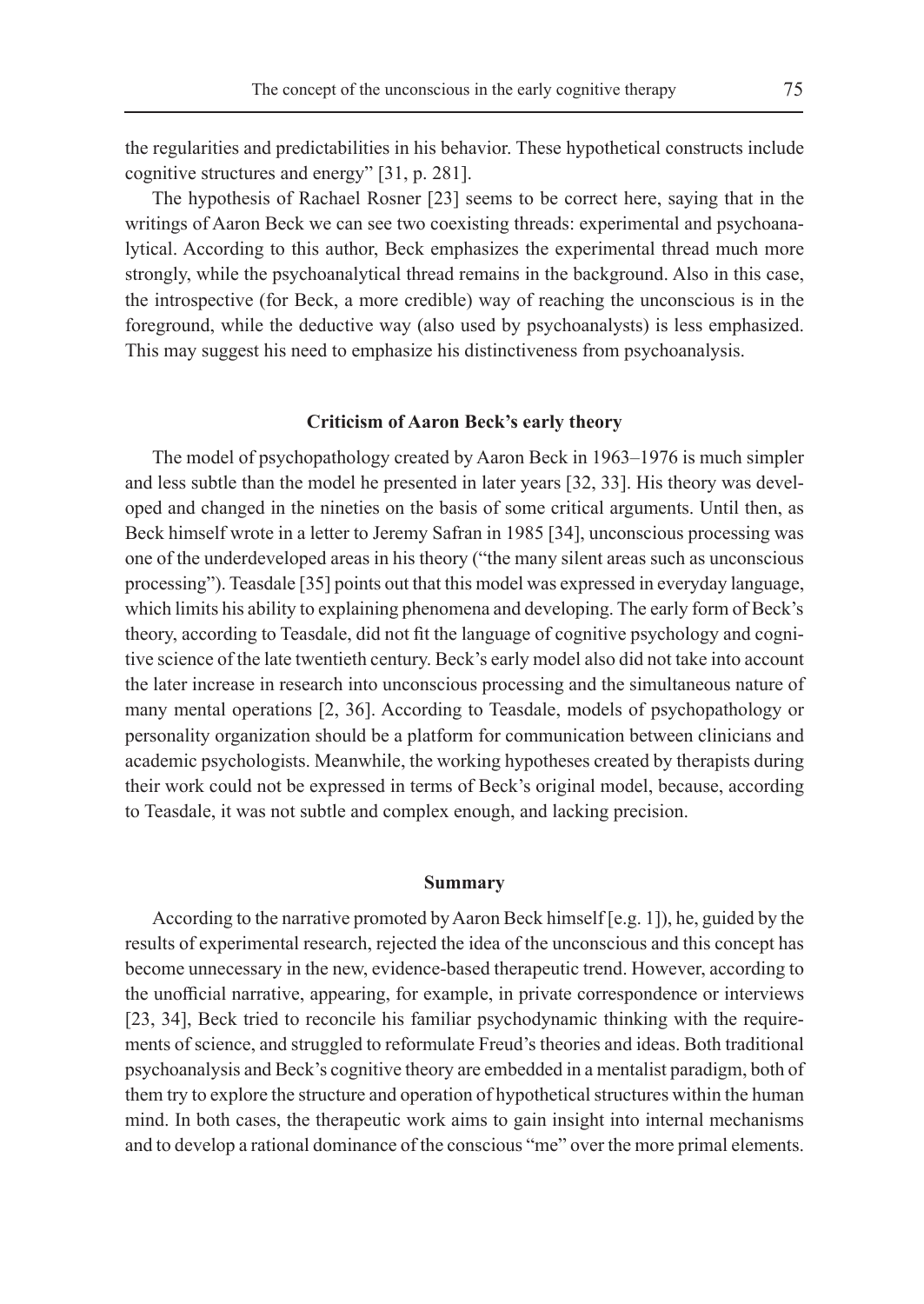At the same time, Beck tried to avoid all references to unconscious motivations and to overly abstract hypotheses about the internal mechanics of schemes. This was probably due to his reluctance to make claims that could not be empirically verified at that time. Concepts such as unconscious motivation, unconscious emotions, and denial were thus excluded from Beck's early theory.

The rejection of unconscious motivation and denial, however, does not mean that Beck has completely rejected the notion of the unconscious and that he has not struggled with it. First, for several years he developed a cognitive understanding of the schema, gradually moving from motivational structures to purely cognitive and descriptive [23]. The final version of the concept of a schema was descriptive, for example, "I am a failure", "I cannot be loved", "I am weak", without any dynamics, but filled with mental energy (cathexia). So it took the author of "Thinking and depression" a long time to come up with a sufficiently explanatory theory without motivational elements.

Secondly, we can say that Beck retained the concept of the unconscious in the form of often hidden, inaccessible to experience schemas, which can be reached, for example, by means of deduction (making hypotheses). However, this part of the early theory is not only underdeveloped, but also not too much underlined. Only single references in Beck's work suggest that the schemas remain beyond the reach of conscious experience.

In conclusion, we would like to emphasize that getting rid of the notions of unconscious motivation and denial in the mentalist paradigm in which Beck operated all the time and whose categories he thought, was not easy for him. The main challenge for the creator of cognitive therapy was to reconcile the familiar way of conducting therapy by his mentors and friends with the requirements of modern science and his own egalitarian style. Unconscious motivation must have fallen victim to this challenge.

## **Literature**

- 1. Bloch S. A pioneer in psychotherapy research: Aaron Beck. Austr. New Zeal. J. Psych. 2004; 38: 855–867.
- 2. Kihlstrom JF. The rediscovery of the unconscious. In: Morowitz H, Singer JL, ed. The mind, the brain and complex adaptive systems. Reading: Addison-Wesley; 1994, s. 123–143.
- 3. Kihlstrom JF, Barnhardt TM, Tataryn DJ. Implicit perception. In: Bornstein RF, Pittman TS, ed. Perception without awareness: Cognitive, clinical, and social perspectives. New York, NY, US: Guilford Press; 1992, s. 17–54.
- 4. Toth JP. Nonconscious processes in memory. In: Tulving E, Craik FIM, ed. The Oxford handbook of memory. New York: Oxford University Press; 2000, s. 245–261.
- 5. Underwood G. ed. Implicit cognition. Oxford-New York-Tokyo: Oxford University Press; 1996.
- 6. Bargh JA, Chartrand TL. The unbearable automaticity of being. Am. Psychol. 1999; 54(7): 462–479.
- 7. Westen D. Status naukowy procesów nieświadomych. In: Murawiec S, Żechowski C, ed. Od neurobiologii do psychoterapii. Warszawa: IPIN; 2009, s. 13–55.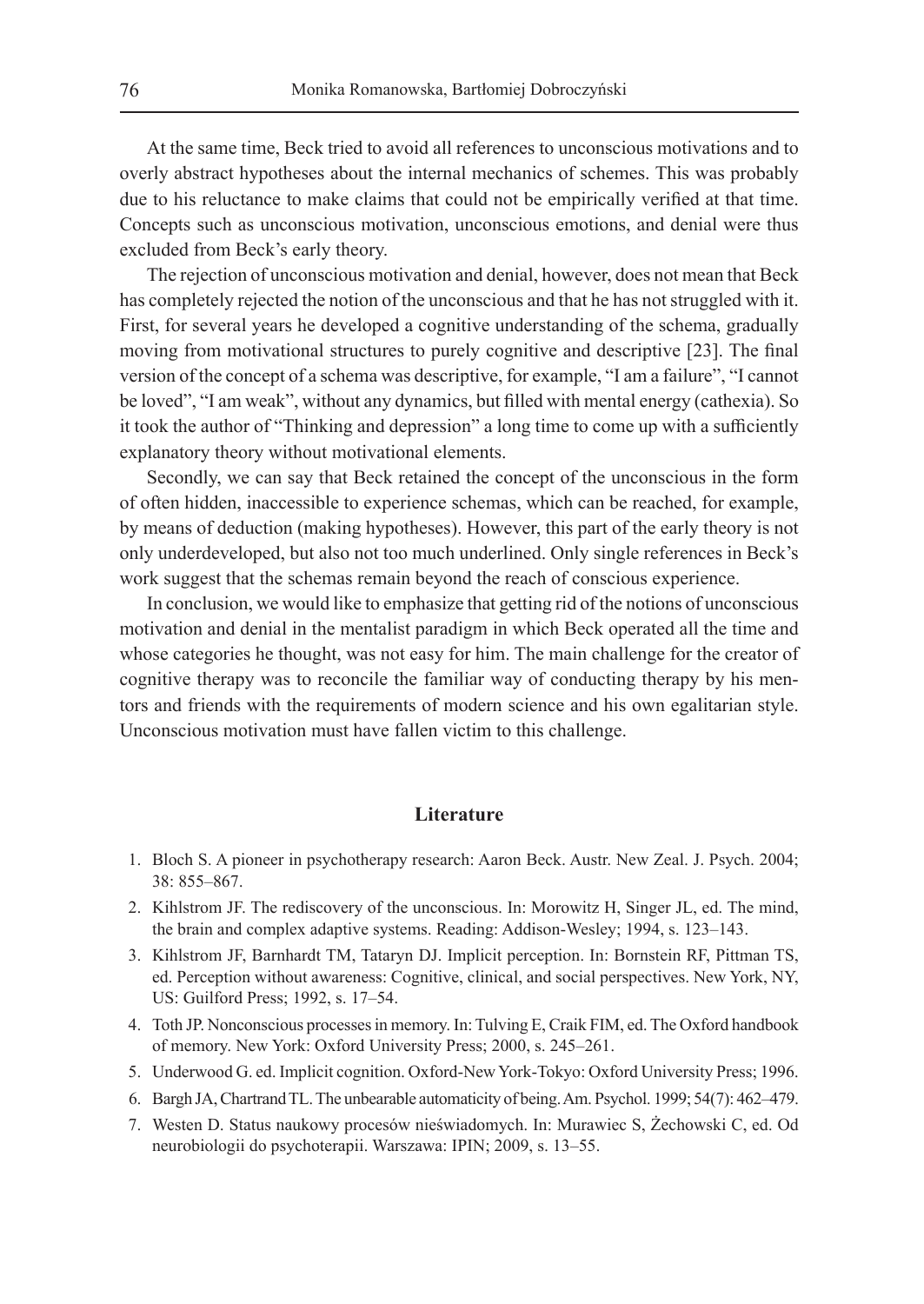- 8. Wilson TD. Strangers to ourselves: discovering the adaptive unconscious. Cambridge, Mass: Belknap Press of Harvard University Press; 2004.
- 9. Freud Z. Objaśnienie marzeń sennych. Warszawa: Wydawnictwo KR; 1996.
- 10. Freud Z. Ego i id. In: Rosińska Z, ed. Freud. Warszawa: Wiedza Powszechna; 2002; s. 295–334.
- 11. Freud Z. Poza zasadą przyjemności. Warszawa: PWN; 1975.
- 12. Horney K. Nasze wewnętrzne konflikty: konstruktywna teoria nerwic. Poznań: Dom Wydawniczy Rebis; 1994.
- 13. Adler KA. Depression in the light of individual psychology. J. Ind. Psychol. 1961; 17: 56–67.
- 14. Alexander F. Psychosomatic medicine: its principles and applications. New York: Norton; 1950.
- 15. Sullivan HS. The psychiatric interview. New York: Norton; 1954.
- 16. Rapaport D. Organization and pathology of thought: selected sources. New York: Columbia University Press; 1951.
- 17. Saul LJ. Emotional maturity. The development and dynamics of personality. Philadelphia: J. B. Lippincott Company; 1947/1960.
- 18. Beck AT. Thinking and depression: I. Idiosyncratic content and cognitive distortions. Arch. Gen. Psychiatry 1963; 9: 324–333.
- 19. Beck AT. Thinking and depression: II. Theory and therapy. Arch. Gen. Psychiatry 1964; 10: 561–571.
- 20. Beck AT. Cognitive therapy: nature and relation to behavior therapy. J. Psychother. Pract. Res. 1970/1993; 2(4): 342–356.
- 21. Beck AT. Cognitive therapy and the emotional disorders. New York: New American Library; 1976.
- 22. Romanowska M, Dobroczyński B. Unconscious processes in Aaron Beck's cognitive theory: Reconstruction and discussion. Theory & Psychology 2020; 30(2): 223–242.
- 23. Rosner RI. Aaron T. Beck's drawings and the psychoanalytic origin story of cognitive therapy. Hist. Psychol. 2012; 15(1): 1–18.
- 24. Rosner RI. The "Splendid Isolation" of Aaron T. Beck. Isis. 2014 Dec;105(4):734–758. DOI: 10.1086/679421. PMID: 25665381.
- 25. Mayes R, Horwitz AV. DSM-III and the revolution in the classification of mental illness. J. Hist. Behav. Sci. 2005; 41(3): 249–267. DOI: doi: 10.1002/jhbs.
- 26. Cohen-Cole J. The reflexivity of cognitive science: the scientist as model of human nature. Hist. Hum. Sci. 2005; 18(4): 107–139.
- 27. Safran JD. The relational unconscious, the enchanted interior, and the return of the repressed. Contem. Psychoanal. 2006; 42(3): 393–412.
- 28. Leder A. Psychoanaliza a przemiany kultury Zachodu. In: Motycka A, ed. Wiedza a kultura. Warszawa: Instytut Filozofii i Socjologii PAN; 2007, s. 161–177.
- 29. Lovejoy AO. The great chain of being. A study of the history of an idea. Cambridge, MA: Harvard University Press; 1933/1971.
- 30. Erdelyi MH. Psychoanalysis: Freud's cognitive psychology. New York: Freeman; 1985.
- 31. Beck AT. Depression: causes and treatment. Philadelphia: University of Pennsylvania Press; 1967/1970.
- 32. Beck AT, Alford B. Terapia poznawcza jako terapia integrująca psychoterapię. Kraków: Wydawnictwo Uniwersytetu Jagiellońskiego; 1997/2005.